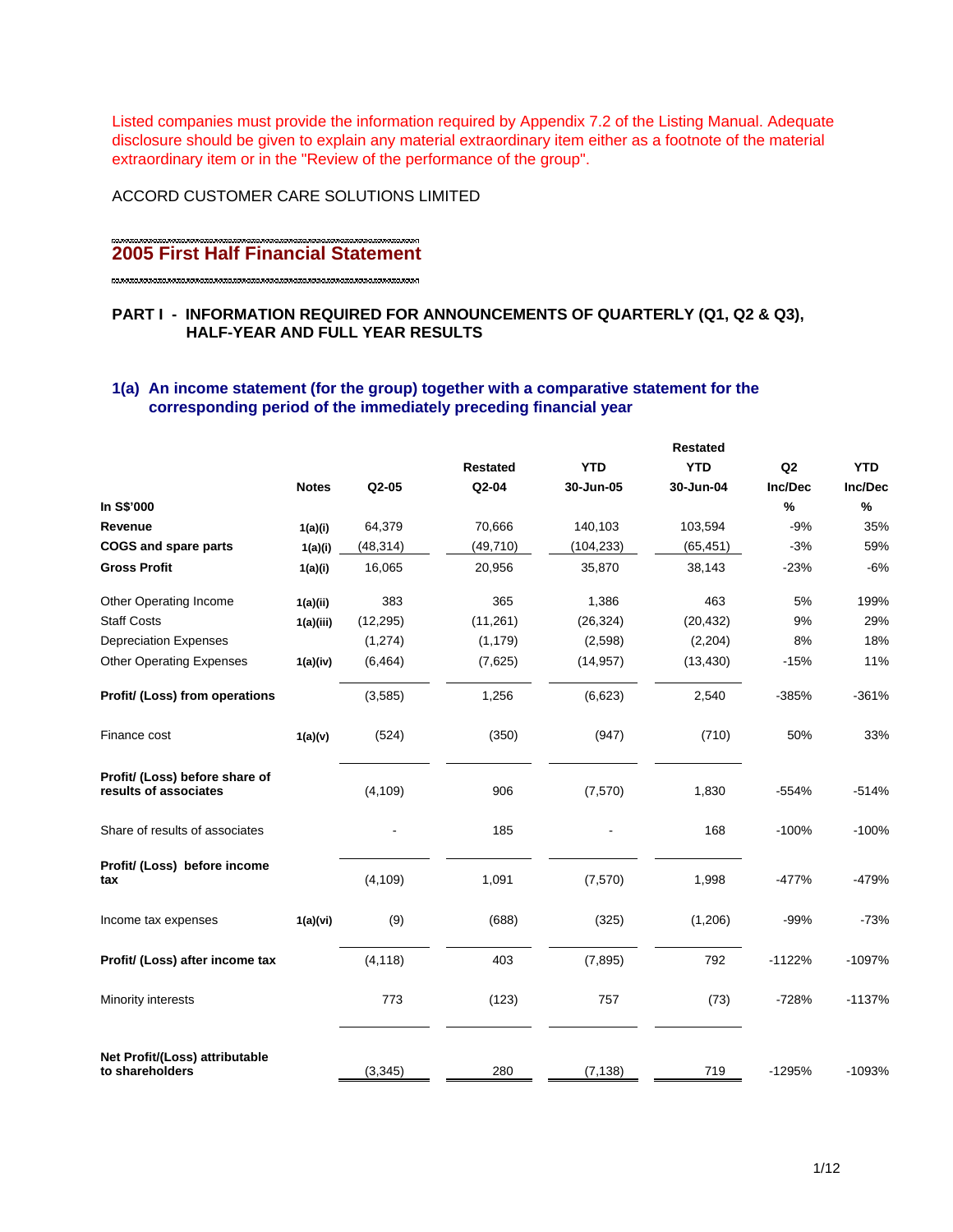# **1(a) (i) Revenue and Cost of Goods Sold and Spare Parts**

The group operates in two business segments – after market services ("AMS") and distribution management solutions ("DMS"). The breakdown of revenue and cost of goods sold and spare parts are as follows:-

|                             |        | <b>Restated</b> | <b>YTD</b> | Restated<br><b>YTD</b> |
|-----------------------------|--------|-----------------|------------|------------------------|
| In S\$'000                  | Q2-05  | Q2-04           | 30-Jun-05  | 30-Jun-04              |
| Revenue                     |        |                 |            |                        |
| AMS                         | 19,018 | 19,191          | 39,194     | 41,433                 |
| <b>DMS</b>                  | 45,361 | 51,475          | 100,909    | 62,161                 |
|                             | 64,379 | 70,666          | 140,103    | 103,594                |
| <b>COGS and Spare Parts</b> |        |                 |            |                        |
| AMS                         | 6,394  | 6,242           | 12,070     | 13,240                 |
| <b>DMS</b>                  | 41,920 | 43,468          | 92,163     | 52,211                 |
|                             | 48,314 | 49,710          | 104,233    | 65,451                 |
| <b>Gross Profit</b>         |        |                 |            |                        |
| <b>AMS</b>                  | 12,624 | 12,949          | 27,124     | 28,193                 |
| <b>DMS</b>                  | 3,441  | 8,007           | 8,746      | 9,950                  |
|                             | 16,065 | 20,956          | 35,870     | 38,143                 |
| <b>Gross Profit Margin</b>  | 25%    | 30%             | 26%        | 37%                    |
| <b>AMS</b>                  | 66%    | 67%             | 69%        | 68%                    |
| <b>DMS</b>                  | 8%     | 16%             | 9%         | 16%                    |

Gross profit margin for AMS decreases in the second quarter of 2005 mainly due to gradual decrease in Nokia and Alcatel AMS business. The decrease in gross profit margin of DMS business in the second quarter of 2005 is due to lost of volume rebates and higher margin of third party logistics business in 2Q of 2004.

Overall the gross profit margin decrease in the first half of 2005 as compared to the corresponding half in 2004, in line with the expansion of DMS business which has lower margin as compared to the AMS business.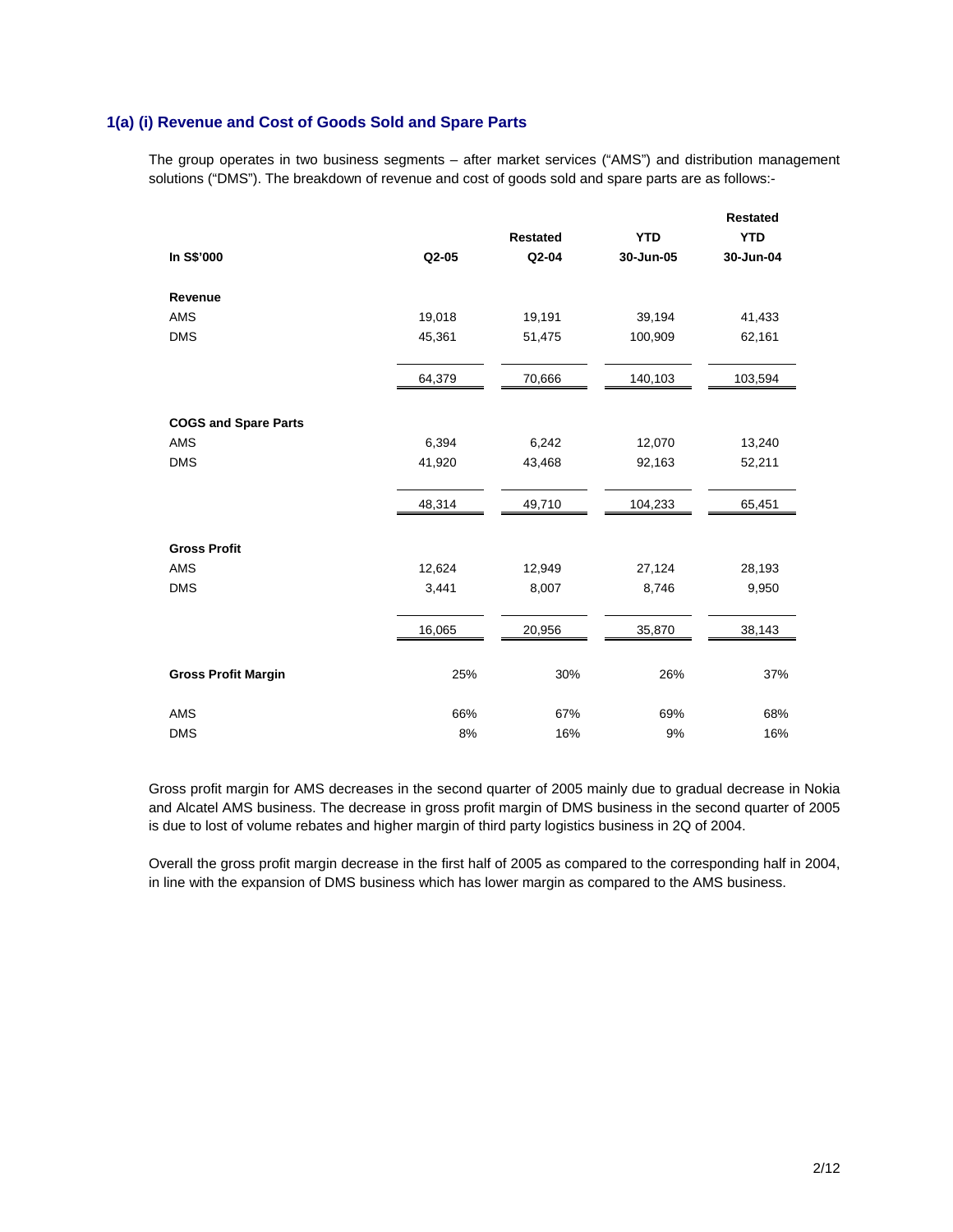# **1(a) (ii) Other operating income consist of the following:**

|                                                      |       | <b>Restated</b>          | <b>YTD</b> | <b>Restated</b><br><b>YTD</b> |
|------------------------------------------------------|-------|--------------------------|------------|-------------------------------|
| In S\$'000                                           | Q2-05 | Q2-04                    | 30-Jun-05  | 30-Jun-04                     |
| Interest income                                      |       |                          |            |                               |
| - Bonds                                              | 498   | $\overline{\phantom{a}}$ | 976        | $\overline{\phantom{a}}$      |
| - Others                                             | 75    | 35                       | 114        | 71                            |
| Rental income                                        |       | ۰                        | 321        | $\overline{\phantom{a}}$      |
| Foreign Currency Exchange adjustment gain/<br>(loss) | 13    | 58                       | (43)       | 42                            |
| Management and corporate advisory fee                |       | 15                       |            | 30                            |
| <b>Others</b>                                        | (203) | 257                      | 18         | 320                           |
|                                                      | 383   | 365                      | 1,386      | 463                           |

# **1(a)(iii) Staff costs**

The significant increase in staff costs is mainly due to increase in the number of staffs in line with the expansion of both AMS and DMS business.

| <b>Restated</b> | <b>YTD</b> | <b>YTD</b> |
|-----------------|------------|------------|
|                 |            |            |
|                 | 30-Jun-05  | 30-Jun-04  |
| 9,247           | 22,348     | 18,312     |
| 2,014           | 3,976      | 2,120      |
| 11,261          | 26,324     | 20,432     |
|                 | $Q2-04$    |            |

# **1(a)(iv) Included in other operating expenses are the following:**

| In S\$'000                                                                  | $Q2-05$    | Restated<br>Q2-04 | YTD<br>30-Jun-05 | Restated<br><b>YTD</b><br>30-Jun-04 |
|-----------------------------------------------------------------------------|------------|-------------------|------------------|-------------------------------------|
| Amortisation of goodwill<br>Minimum lease payments under operating<br>lease | -<br>2,671 | 646<br>2,866      | 6.175            | 1,073<br>4,698                      |
| Loss on disposal of plant and equipment                                     | 87         | 23                | 79               | 23                                  |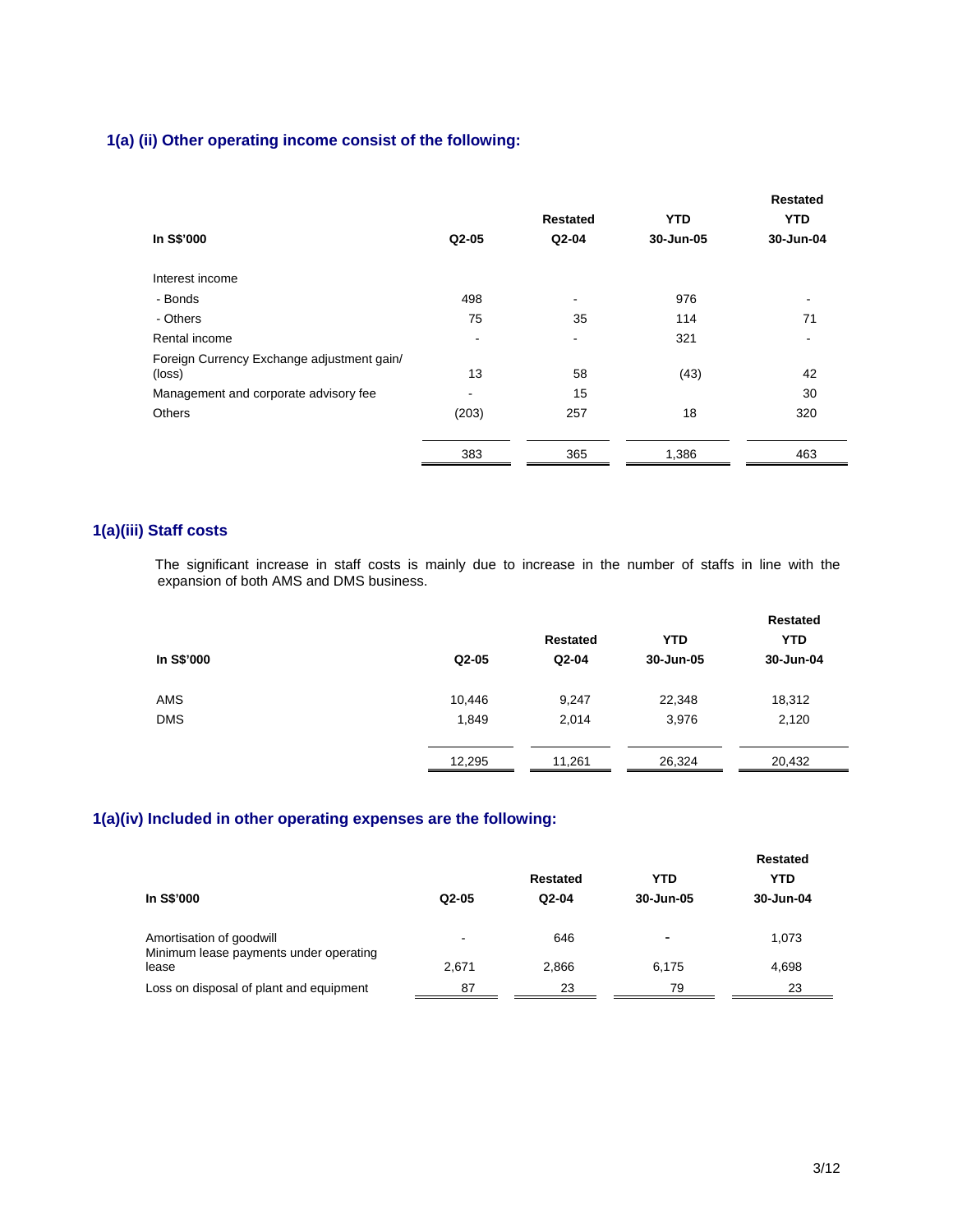# **1(a)(v) Finance cost**

Finance cost comprises mainly interest expense arising from loans drawn down for operating and investment activities.

# **1(a)(vi) Income Tax Expenses**

The tax expense provision is made for profitable subsidiaries based on the applicable local statutory tax rate where the subsidiaries operate.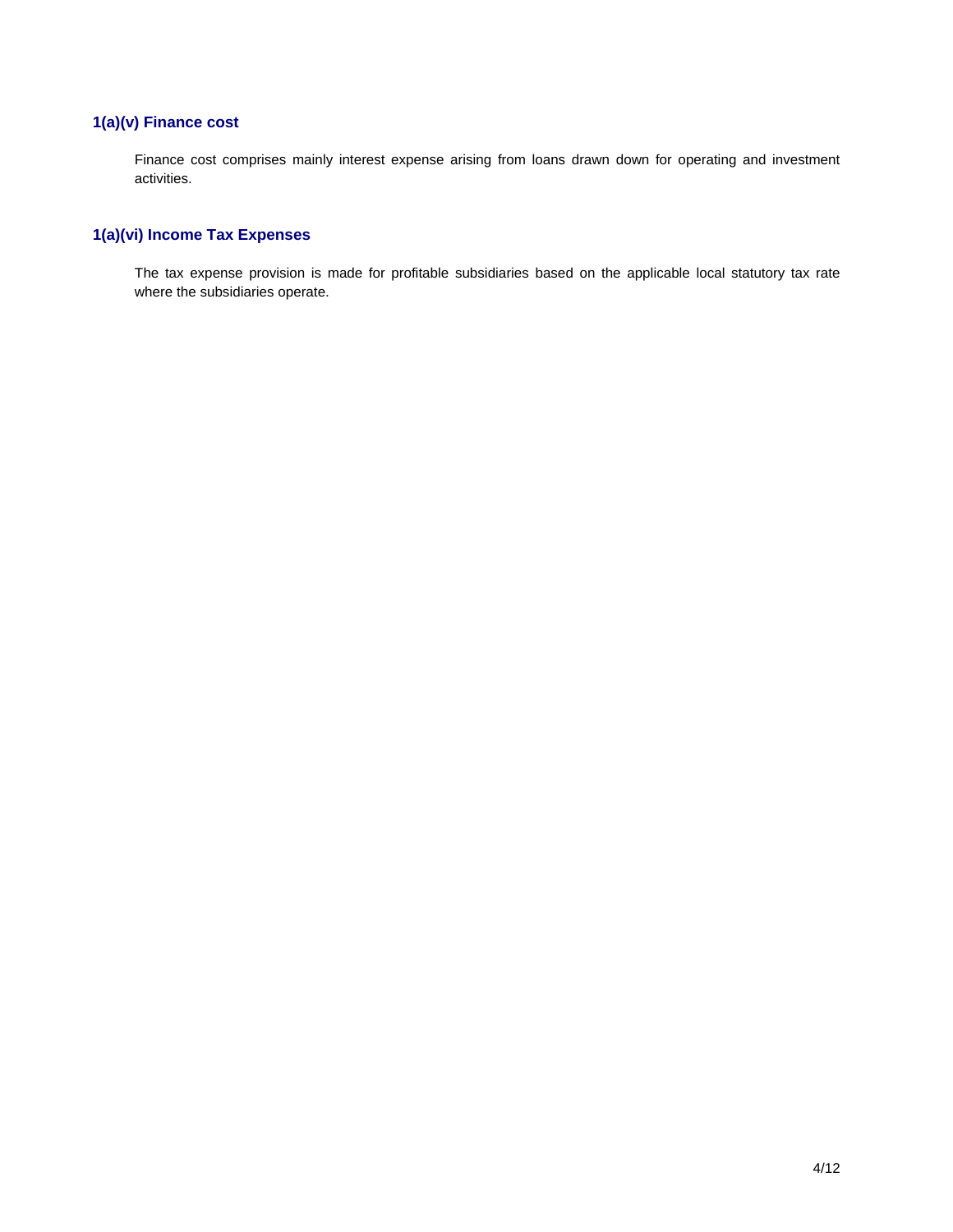# **1(b)(i) A balance sheet (for the issuer and group), together with a comparative statement as at the end of the immediately preceding financial year**

|                                                             |              | Group     | Group        | Company  | Company  |
|-------------------------------------------------------------|--------------|-----------|--------------|----------|----------|
| <b>ASSETS</b>                                               | <b>Notes</b> | 30/06/05  | 31/12/04     | 30/06/05 | 31/12/04 |
| In S\$'000                                                  |              |           |              |          |          |
| <b>Current assets:</b>                                      |              |           |              |          |          |
| Cash                                                        |              | 13,770    | 33,338       | 1,636    | 19,426   |
| Cash Pledged                                                |              | 5,449     | 8,645        | 5,449    | 6,825    |
| Trade receivables                                           | Α            | 23,484    | 25,940       | 10,284   | 6,745    |
| Other receivables and prepayments                           | в            | 14,921    | 21,331       | 34,263   | 20,186   |
| Inventories                                                 | C            | 14,101    | 15,189       |          |          |
| Total current assets                                        |              | 71,725    | 104,443      | 51,632   | 53,182   |
| <b>Non-current assets:</b>                                  |              |           |              |          |          |
| Investment in subsidiaries                                  |              |           |              | 26,623   | 23,929   |
| Investment in associates                                    |              | 15        | 203          |          |          |
| Investment                                                  | D            | 20,655    | 13,726       | 20,000   | 12,974   |
| Property, plant and equipment                               |              | 20,589    | 23,041       | 1,566    | 2,650    |
| Club memberships                                            |              | 87        | 87           | 87       | 87       |
| Goodwill on purchase of business                            |              | 11,998    | 11,998       | 939      | 961      |
| Goodwill on consolidation                                   | E            | 12,866    | 10,284       |          |          |
| Long term receivables                                       |              |           |              |          | 11,801   |
| Total non-current assets                                    |              | 66,210    | 59,339       | 49,215   | 52,402   |
| <b>Total assets</b>                                         |              | 137,935   | 163,782      | 100,847  | 105,584  |
| <b>Current liabilities:</b>                                 |              |           |              |          |          |
| <b>Bank Loans</b>                                           |              | 23,935    | 41,165       | 6,000    | 7,050    |
| Trade payables                                              | F            | 14,109    | 17,955       | 8,741    | 8,923    |
| Other payables                                              | G            | 40,066    | 47,497       | 22,654   | 25,241   |
| Income tax payable                                          |              | 1,282     | 2,601        | (947)    |          |
| Obligations under finance leases                            |              | 62        | 221          |          |          |
| <b>Bank Overdraft</b>                                       |              | 12,252    |              | 2,500    |          |
| <b>Total current liabilities</b>                            |              | 91,706    | 109,439      | 38,948   | 41,214   |
| <b>Non-current liabilities:</b>                             |              |           |              |          |          |
| Obligations under finance leases                            |              | 563       | 440          |          |          |
| Long term portion of long-term bank loans                   |              | 567       | 792          |          |          |
| Deferred income tax                                         |              | 548       | 593          | 912      | 912      |
| Total non-current liabilities                               |              | 1,678     | 1,825        | 912      | 912      |
| Minority Interest                                           |              | 12,090    | 12,746       |          |          |
| <b>Capital and reserves:</b>                                |              |           |              |          |          |
| Issued capital                                              |              | 24,025    | 24,017       | 24,025   | 24,017   |
|                                                             |              | 22        |              | 22       |          |
| <b>Capital Redemption Reserve</b>                           |              | 38,393    | 22<br>38,274 |          | 22       |
| Share premium                                               |              | 33        | 333          | 38,393   | 38,274   |
| Foreign currency translation reserve<br>Accumulated profits |              |           | (22, 874)    |          |          |
|                                                             |              | (30, 012) |              | (1, 453) | 1,145    |
| Total equity                                                |              | 32,461    | 39,772       | 60,987   | 63,458   |
| <b>Total liabilities and equity</b>                         |              | 137,935   | 163,782      | 100,847  | 105,584  |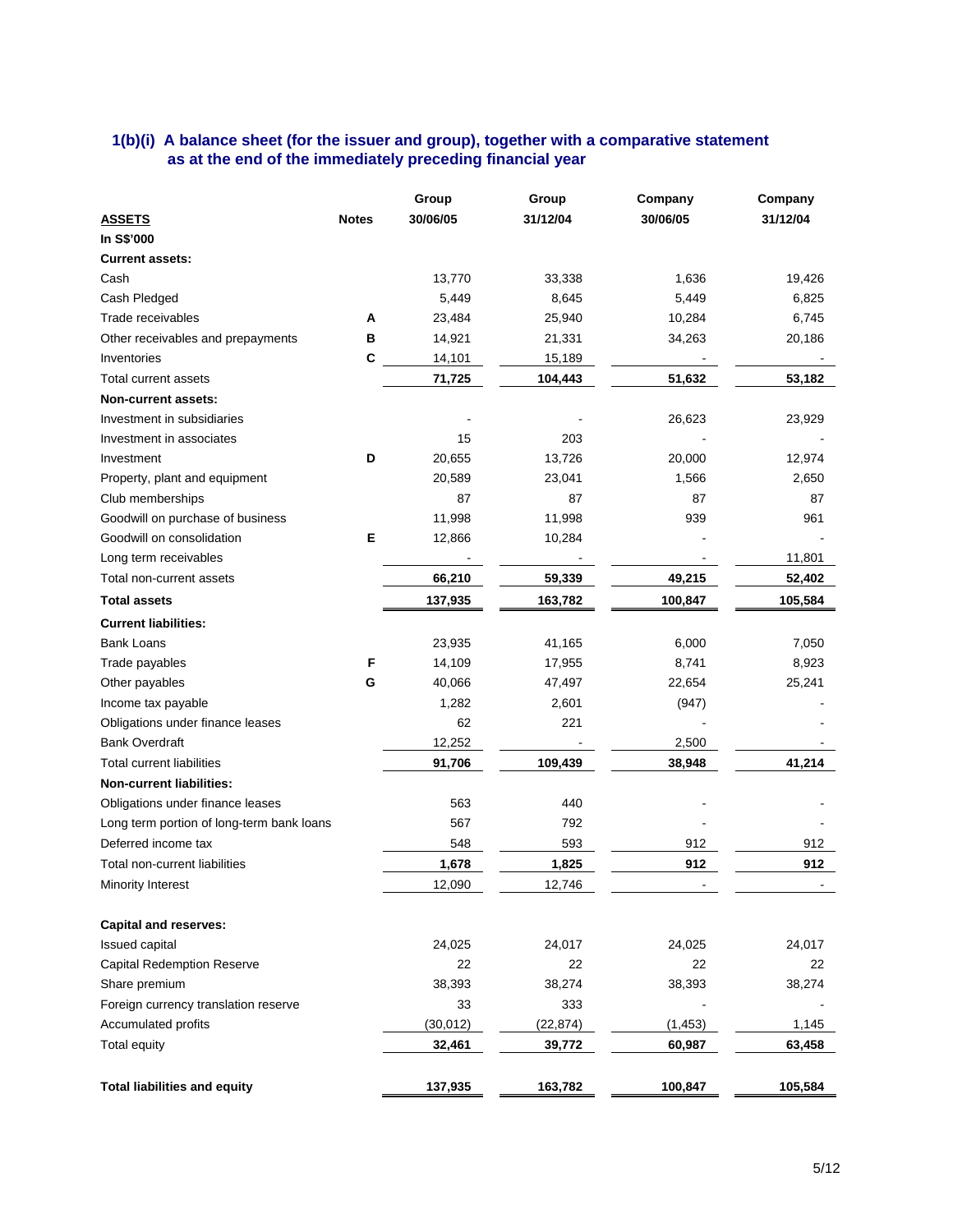#### **(A) Trade receivables**

The trade receivables turnover is 32 days for period ended 30 June 2005 (34 days for year ended December 2004).

#### **(B) Other receivables and prepayments**

Included in other receivables are mainly deposits for rental and utilities (\$3.9 million), prepayments (\$1.7 million), receivables from related parties (\$0.9 million) and recoverables (\$8.2 million).

#### **(C) Inventories**

The inventory turnover is 26 days for the period ended 30 June 2005 (27 days for year ended 31 December 2004).

## **(D) Other investments**

The increase is mainly due to investment in unquoted redeemable convertible bonds.

#### **(E) Goodwill on consolidation**

The increase is mainly due to additional goodwill arising from adjustment to cost of investment made in a subsidiary.

#### **(F) Trade payables**

Trade payables turnover is 28 days for the period ended 30 June 2005 (24 days for the year ended 31 December 2004).

#### **(G) Other payables**

Included in other payables are accrued operating expenses (\$20.5 million), refundable deposit for disposal of a subsidiary (\$4.7 million), provision for liabilities (\$7.2 million) and provision for bank loans of associate (\$4.6 million).

#### **1(b)(ii) Aggregate amount of group's borrowings and debt securities**

#### **Amount repayable in one year or less, or on demand**

| As at 30 June 2005 |                    | As at 31 December 2004 |                    |  |  |
|--------------------|--------------------|------------------------|--------------------|--|--|
| Secured (\$'000)   | Unsecured (\$'000) | Secured (\$'000)       | Unsecured (\$'000) |  |  |
| 4.606              | 32.210             | 7.961                  | 34.217             |  |  |

#### **Amount repayable after one year**

| As at 30 June 2005 |                    | As at 31 December 2004 |                    |  |  |
|--------------------|--------------------|------------------------|--------------------|--|--|
| Secured (\$'000)   | Unsecured (\$'000) | Secured (\$'000)       | Unsecured (\$'000) |  |  |
| 563                | Nil                | 440                    | Nil                |  |  |

## **Details of collateral**

The bank loans amounting to \$4,544,000 (31 December 2004: \$7,740,000) of the Group are secured by fixed deposits of \$5,449,000 (31 December 2004: \$8,645,000).

Finance lease is secured by the fixed assets acquired under the lease arrangement.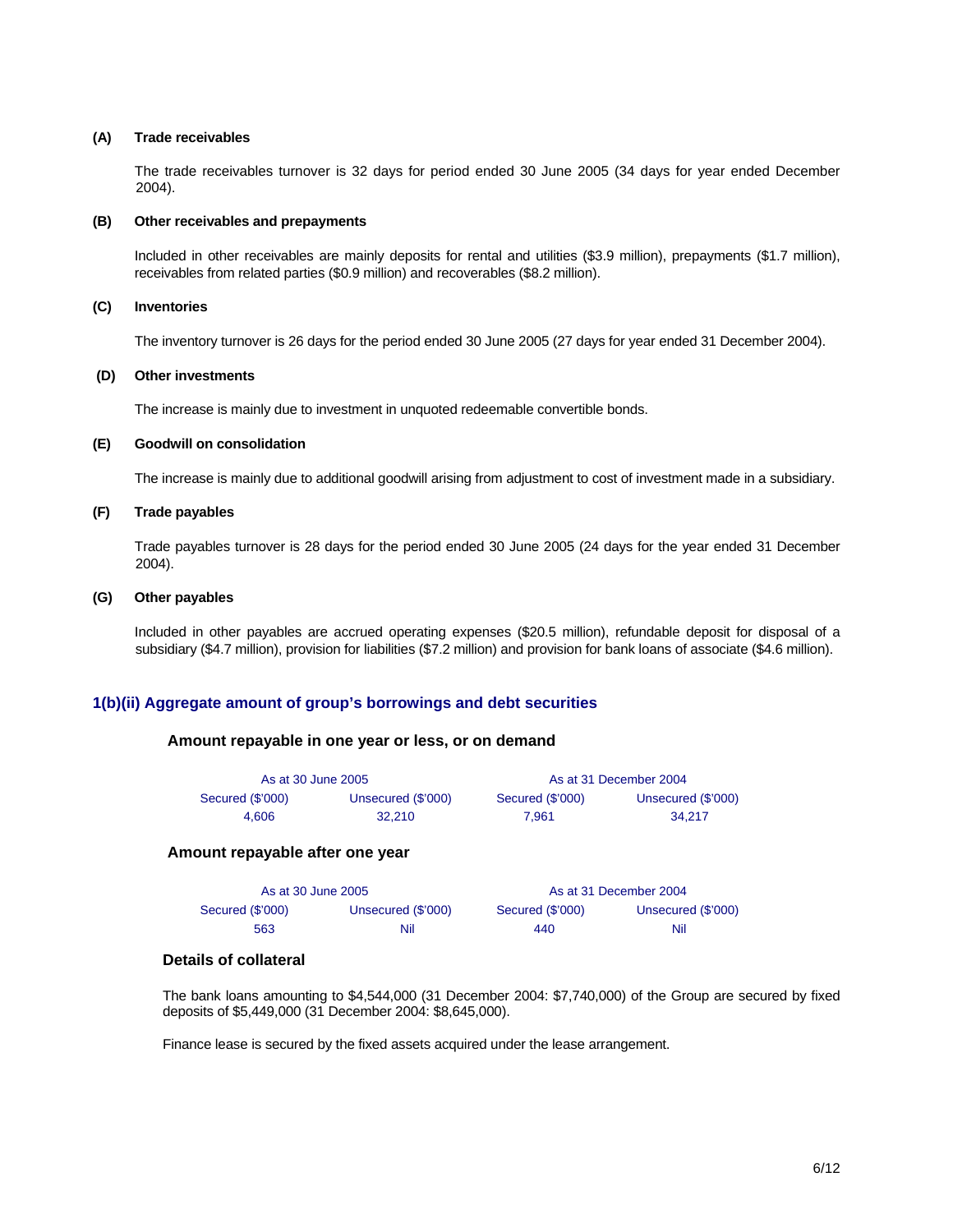## **1(c) A cash flow statement (for the group), together with a comparative statement for the corresponding period of the immediately preceding financial year**

| In S\$'000<br>Q2-05<br>Q2-04<br>Jun-04<br><b>Notes</b><br>Jun-05<br>Cash flows from (used in) operating<br>activities:<br>(4, 109)<br>906<br>Profit before income tax<br>(7,570)<br>1,830<br>Adjustments for:<br>2,204<br>Depreciation expense<br>1,274<br>1,179<br>2,598<br>524<br>350<br>947<br>710<br>Interest expense<br>(573)<br>(35)<br>(1,090)<br>(71)<br>Interest income<br>87<br>23<br>79<br>23<br>Loss on disposal of plant and equipment<br>Fixed assets written off<br>14<br>14<br>3<br>(7)<br>Amortisation of goodwill<br>646<br>1,073<br>Operating (loss) profit before working<br>(5,022)<br>capital changes<br>(2,783)<br>3,062<br>5,772<br>Trade receivables<br>(1,380)<br>7,358<br>2,456<br>2,092<br>3,195<br>6,410<br>Other receivables and prepaid expenses<br>5,743<br>13,384<br>Inventories<br>7,249<br>(3,231)<br>1,088<br>(3,607)<br>838<br>(1,826)<br>Trade payables<br>(6, 769)<br>(3, 555) |  |                    |     | <b>As Restated</b> |
|-----------------------------------------------------------------------------------------------------------------------------------------------------------------------------------------------------------------------------------------------------------------------------------------------------------------------------------------------------------------------------------------------------------------------------------------------------------------------------------------------------------------------------------------------------------------------------------------------------------------------------------------------------------------------------------------------------------------------------------------------------------------------------------------------------------------------------------------------------------------------------------------------------------------------|--|--------------------|-----|--------------------|
|                                                                                                                                                                                                                                                                                                                                                                                                                                                                                                                                                                                                                                                                                                                                                                                                                                                                                                                       |  | <b>As Restated</b> | YTD | <b>YTD</b>         |
|                                                                                                                                                                                                                                                                                                                                                                                                                                                                                                                                                                                                                                                                                                                                                                                                                                                                                                                       |  |                    |     |                    |
|                                                                                                                                                                                                                                                                                                                                                                                                                                                                                                                                                                                                                                                                                                                                                                                                                                                                                                                       |  |                    |     |                    |
|                                                                                                                                                                                                                                                                                                                                                                                                                                                                                                                                                                                                                                                                                                                                                                                                                                                                                                                       |  |                    |     |                    |
|                                                                                                                                                                                                                                                                                                                                                                                                                                                                                                                                                                                                                                                                                                                                                                                                                                                                                                                       |  |                    |     |                    |
|                                                                                                                                                                                                                                                                                                                                                                                                                                                                                                                                                                                                                                                                                                                                                                                                                                                                                                                       |  |                    |     |                    |
|                                                                                                                                                                                                                                                                                                                                                                                                                                                                                                                                                                                                                                                                                                                                                                                                                                                                                                                       |  |                    |     |                    |
|                                                                                                                                                                                                                                                                                                                                                                                                                                                                                                                                                                                                                                                                                                                                                                                                                                                                                                                       |  |                    |     |                    |
|                                                                                                                                                                                                                                                                                                                                                                                                                                                                                                                                                                                                                                                                                                                                                                                                                                                                                                                       |  |                    |     |                    |
|                                                                                                                                                                                                                                                                                                                                                                                                                                                                                                                                                                                                                                                                                                                                                                                                                                                                                                                       |  |                    |     |                    |
|                                                                                                                                                                                                                                                                                                                                                                                                                                                                                                                                                                                                                                                                                                                                                                                                                                                                                                                       |  |                    |     |                    |
|                                                                                                                                                                                                                                                                                                                                                                                                                                                                                                                                                                                                                                                                                                                                                                                                                                                                                                                       |  |                    |     |                    |
|                                                                                                                                                                                                                                                                                                                                                                                                                                                                                                                                                                                                                                                                                                                                                                                                                                                                                                                       |  |                    |     |                    |
|                                                                                                                                                                                                                                                                                                                                                                                                                                                                                                                                                                                                                                                                                                                                                                                                                                                                                                                       |  |                    |     |                    |
|                                                                                                                                                                                                                                                                                                                                                                                                                                                                                                                                                                                                                                                                                                                                                                                                                                                                                                                       |  |                    |     |                    |
|                                                                                                                                                                                                                                                                                                                                                                                                                                                                                                                                                                                                                                                                                                                                                                                                                                                                                                                       |  |                    |     |                    |
| (7, 518)                                                                                                                                                                                                                                                                                                                                                                                                                                                                                                                                                                                                                                                                                                                                                                                                                                                                                                              |  |                    |     |                    |
| (1,875)<br>6,334<br>6,499<br>Other payables                                                                                                                                                                                                                                                                                                                                                                                                                                                                                                                                                                                                                                                                                                                                                                                                                                                                           |  |                    |     |                    |
| 185<br>17,556<br>Cash generated from (used in) operations<br>(6, 141)<br>22,314                                                                                                                                                                                                                                                                                                                                                                                                                                                                                                                                                                                                                                                                                                                                                                                                                                       |  |                    |     |                    |
| Interest received<br>573<br>35<br>1,090<br>71                                                                                                                                                                                                                                                                                                                                                                                                                                                                                                                                                                                                                                                                                                                                                                                                                                                                         |  |                    |     |                    |
| (1, 168)<br>(1,065)<br>Income tax paid<br>(1,001)<br>(1,689)                                                                                                                                                                                                                                                                                                                                                                                                                                                                                                                                                                                                                                                                                                                                                                                                                                                          |  |                    |     |                    |
| (243)<br>21,320<br>Net cash from (used in) operating activities<br>16,423<br>(6,740)                                                                                                                                                                                                                                                                                                                                                                                                                                                                                                                                                                                                                                                                                                                                                                                                                                  |  |                    |     |                    |
| Cash flows from (used in) investing                                                                                                                                                                                                                                                                                                                                                                                                                                                                                                                                                                                                                                                                                                                                                                                                                                                                                   |  |                    |     |                    |
| activities:                                                                                                                                                                                                                                                                                                                                                                                                                                                                                                                                                                                                                                                                                                                                                                                                                                                                                                           |  |                    |     |                    |
| 692<br>Purchase of plant and equipment<br>(1,887)<br>(162)<br>(2,986)                                                                                                                                                                                                                                                                                                                                                                                                                                                                                                                                                                                                                                                                                                                                                                                                                                                 |  |                    |     |                    |
| Proceeds from disposal of plant and equipment<br>(79)<br>(88)                                                                                                                                                                                                                                                                                                                                                                                                                                                                                                                                                                                                                                                                                                                                                                                                                                                         |  |                    |     |                    |
| Acquisition of subsidiary<br>(2,686)<br>(863)<br>(1)<br>(808)                                                                                                                                                                                                                                                                                                                                                                                                                                                                                                                                                                                                                                                                                                                                                                                                                                                         |  |                    |     |                    |
| Purchase of investment<br>110<br>(2, 450)<br>(6,739)<br>(5, 145)                                                                                                                                                                                                                                                                                                                                                                                                                                                                                                                                                                                                                                                                                                                                                                                                                                                      |  |                    |     |                    |
| Purchase of business<br>(12, 783)<br>(13,086)                                                                                                                                                                                                                                                                                                                                                                                                                                                                                                                                                                                                                                                                                                                                                                                                                                                                         |  |                    |     |                    |
| 713<br>(22,080)<br>Net cash from (used in) investing activities<br>(17, 928)<br>(9,666)                                                                                                                                                                                                                                                                                                                                                                                                                                                                                                                                                                                                                                                                                                                                                                                                                               |  |                    |     |                    |
| Cash flows from (used in) financing<br>activities:                                                                                                                                                                                                                                                                                                                                                                                                                                                                                                                                                                                                                                                                                                                                                                                                                                                                    |  |                    |     |                    |
| 128<br>128<br>Proceeds from issuing shares                                                                                                                                                                                                                                                                                                                                                                                                                                                                                                                                                                                                                                                                                                                                                                                                                                                                            |  |                    |     |                    |
| (350)<br>(947)<br>(710)<br>Interest paid<br>(524)                                                                                                                                                                                                                                                                                                                                                                                                                                                                                                                                                                                                                                                                                                                                                                                                                                                                     |  |                    |     |                    |
| (55)<br>(86)<br>(36)<br>(145)<br>(Decrease)/Increase in finance lease                                                                                                                                                                                                                                                                                                                                                                                                                                                                                                                                                                                                                                                                                                                                                                                                                                                 |  |                    |     |                    |
| Proceed from/(Repayment) of short term loan<br>(3,243)<br>726<br>(5,202)<br>2,309                                                                                                                                                                                                                                                                                                                                                                                                                                                                                                                                                                                                                                                                                                                                                                                                                                     |  |                    |     |                    |
| Fixed deposits subject to restriction<br>3,196<br>3,196                                                                                                                                                                                                                                                                                                                                                                                                                                                                                                                                                                                                                                                                                                                                                                                                                                                               |  |                    |     |                    |
| Net cash from (used in) financing activities<br>290<br>1,454<br>(498)<br>(2,861)                                                                                                                                                                                                                                                                                                                                                                                                                                                                                                                                                                                                                                                                                                                                                                                                                                      |  |                    |     |                    |
|                                                                                                                                                                                                                                                                                                                                                                                                                                                                                                                                                                                                                                                                                                                                                                                                                                                                                                                       |  |                    |     |                    |
| Net effect of exchange rate changes in                                                                                                                                                                                                                                                                                                                                                                                                                                                                                                                                                                                                                                                                                                                                                                                                                                                                                |  |                    |     |                    |
| consolidating subsidiaries<br>(470)<br>(894)<br>(1, 169)<br>(301)                                                                                                                                                                                                                                                                                                                                                                                                                                                                                                                                                                                                                                                                                                                                                                                                                                                     |  |                    |     |                    |
|                                                                                                                                                                                                                                                                                                                                                                                                                                                                                                                                                                                                                                                                                                                                                                                                                                                                                                                       |  |                    |     |                    |
| Net decrease in cash<br>(498)<br>(2, 109)<br>(19, 568)<br>(475)                                                                                                                                                                                                                                                                                                                                                                                                                                                                                                                                                                                                                                                                                                                                                                                                                                                       |  |                    |     |                    |
| Balance at beginning of period<br>14,268<br>29,304<br>33,338<br>27,670                                                                                                                                                                                                                                                                                                                                                                                                                                                                                                                                                                                                                                                                                                                                                                                                                                                |  |                    |     |                    |
| Balance at end of period<br>Α<br>13,770<br>27,195<br>13,770<br>27,195                                                                                                                                                                                                                                                                                                                                                                                                                                                                                                                                                                                                                                                                                                                                                                                                                                                 |  |                    |     |                    |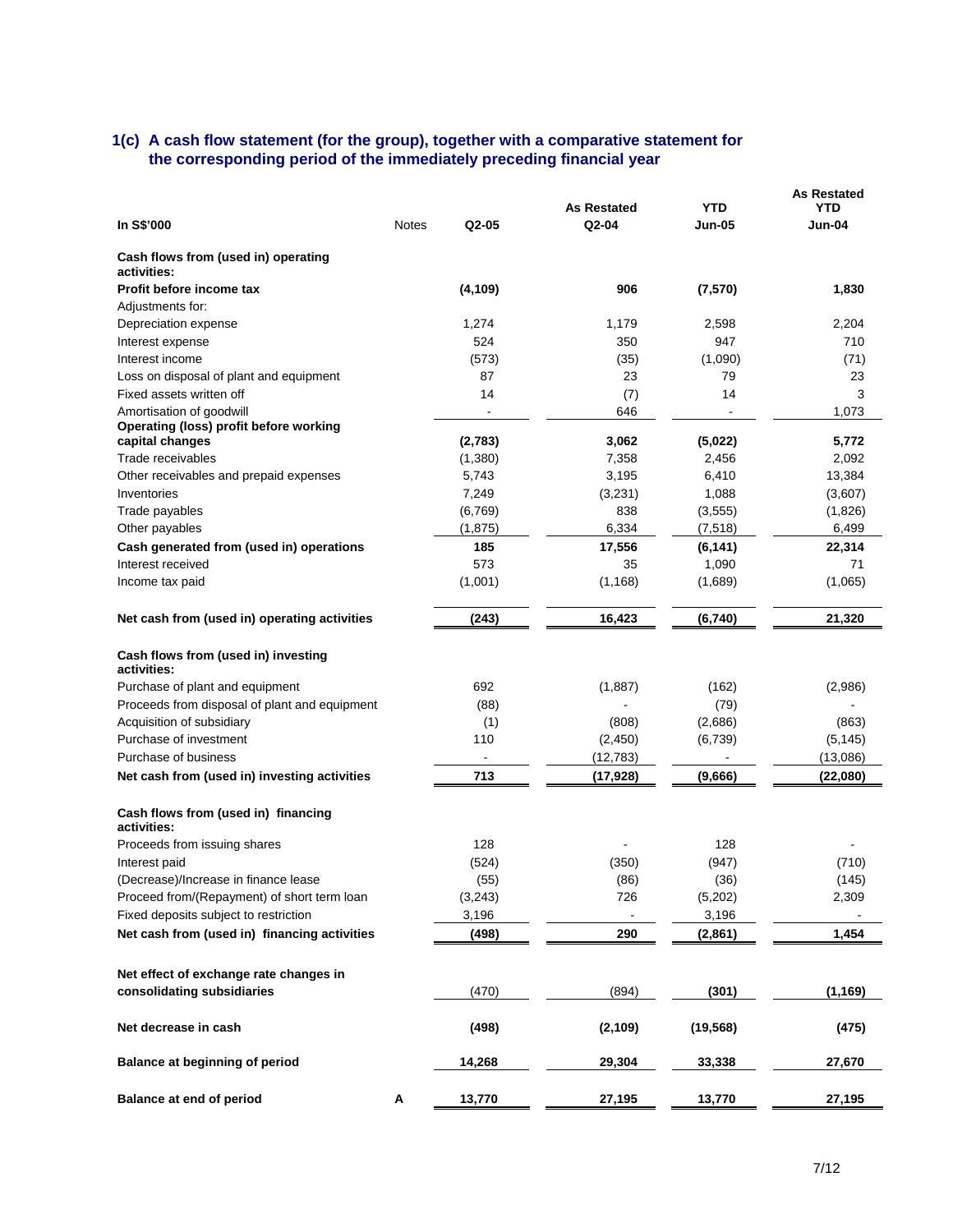#### **A. Cash at end of financial period**:

|                                   | June-05<br><b>SGD'000</b> | June-04<br><b>SGD'000</b> |
|-----------------------------------|---------------------------|---------------------------|
| Cash                              | 19,219                    | 32,165                    |
| Less: Cash subject to restriction | 5,449                     | 4,970                     |
| <b>Net</b>                        | 13,770                    | 27,195                    |

# **1(d)(i) A statement (for the issuer and group) showing either (i) all changes in equity or (ii) changes in equity other than those arising from capitalisation issues and distributions to shareholders, together with a comparative statement for the corresponding period of the immediately preceding financial year**

|                                              | <b>Issued</b> |            |              | Foreign     |                    |          |
|----------------------------------------------|---------------|------------|--------------|-------------|--------------------|----------|
|                                              | capital       | Capital    |              | currency    |                    |          |
|                                              | (ordinary     | redemption | <b>Share</b> | translation | <b>Accumulated</b> |          |
|                                              | shares)       | reserve    | Premium      | reserve     | Profit (Loss)      | Total    |
| Group (6 months Ended June 2004)             | \$'000        | \$'000     | \$'000       | \$'000      | \$'000             | \$'000   |
| Balance at January 1, 2004                   | 15,829        | 22         | 42,098       | 544         | 14,116             | 72,609   |
| Net profit for the period                    |               |            |              |             | 719                | 719      |
| Bonus issue                                  | 7,915         |            | (7, 915)     |             |                    |          |
| Foreign currency translation                 |               |            |              | (991)       |                    | (991)    |
| Balance at June 30, 2004                     | 23,744        | 22         | 34,183       | (447)       | 14,835             | 72,337   |
| Group (6 months Ended June 2005)             |               |            |              |             |                    |          |
| Balance at January 1, 2005                   | 24,017        | 22         | 38,274       | 333         | (22, 874)          | 39,772   |
| Net loss for the period                      |               |            |              |             | (7, 138)           | (7, 138) |
| Issue of shares on exercise of share options | 8             |            | 119          |             |                    | 127      |
| Foreign currency translation                 |               |            |              | (300)       |                    | (300)    |
| Balance at June 30, 2005                     | 24,025        | 22         | 38,393       | 33          | (30, 012)          | 32,461   |
| Company (6 months Ended June 2004)           |               |            |              |             |                    |          |
| Balance at January 1, 2004                   | 15,829        | 22         | 42,098       |             | 8,507              | 66,456   |
| <b>Bonus Issue</b>                           | 7,915         |            | (7, 915)     |             |                    |          |
| Net loss for the period                      |               |            |              |             | (3,013)            | (3,013)  |
| Balance at June 30, 2004                     | 23,744        | 22         | 34,183       |             | 5,494              | 63,443   |
| Company (6 months Ended June 2005)           |               |            |              |             |                    |          |
| Balance at January 1, 2005                   | 24,017        | 22         | 38,274       |             | 1,145              | 63,458   |
| Issue of shares on exercise of share options | 8             |            | 119          |             |                    | 127      |
| Net loss for the period                      |               |            |              |             | (2,598)            | (2,598)  |
| Balance at June 30, 2005                     | 24,025        | 22         | 38,393       |             | (1, 453)           | 60,987   |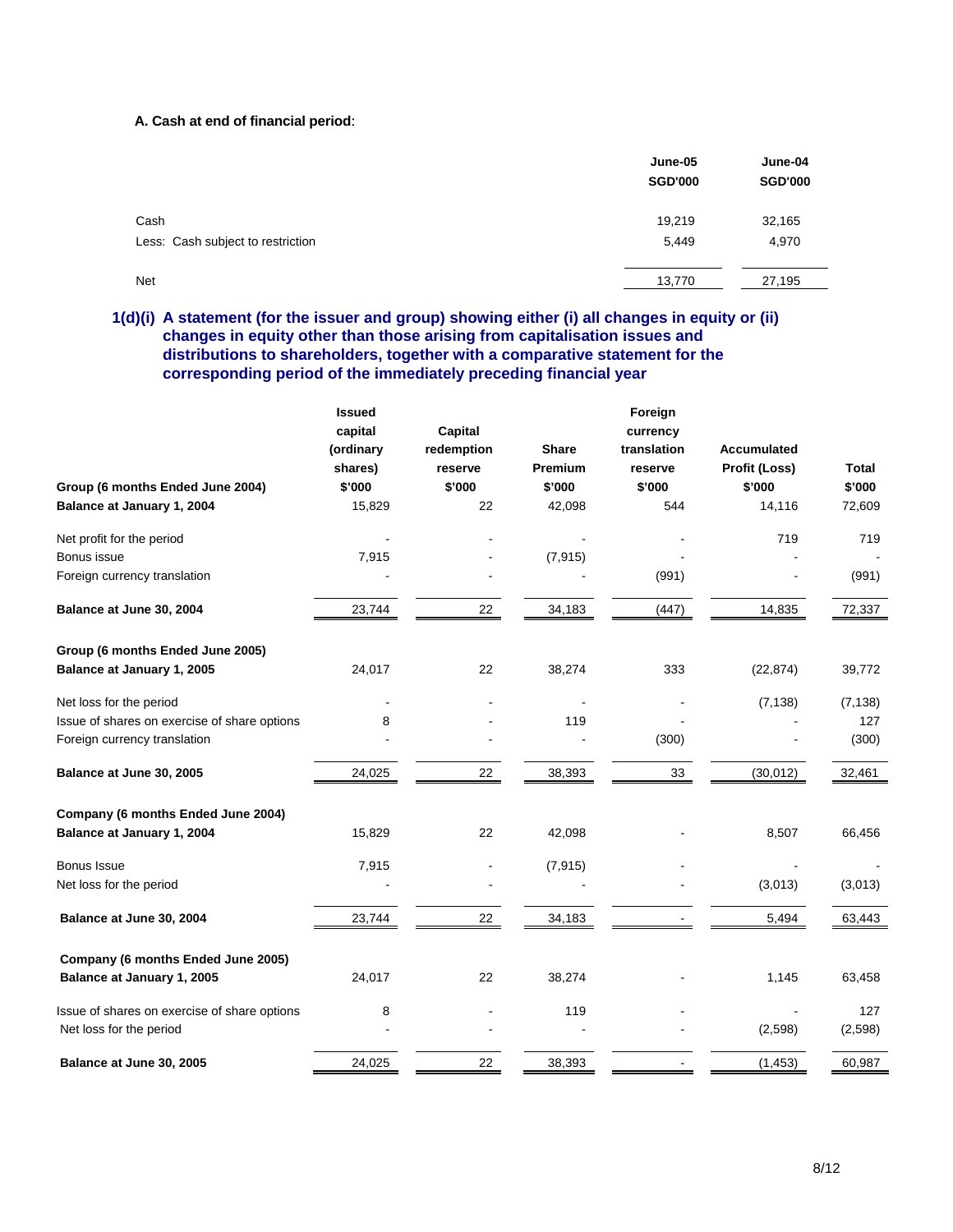**1(d)(ii) Details of any changes in the company's share capital arising from rights issue, bonus issue, share buy-backs, exercise of share options or warrants, conversion of other issues of equity securities, issue of shares for cash or as consideration for acquisition or for any other purpose since the end of the previous period reported on. State also the number of shares that may be issued on conversion of all the outstanding convertibles as at the end of the current financial period reported on and as at the end of the corresponding period of the immediately preceding financial year** 

The ACCS Share Option Scheme 2003 (the "Scheme") was approved and adopted by members at the Extraordinary General Meeting held on 13 January 2003. The price at which a participant of the Scheme shall subscribe for each share upon the exercise of an option was determined based on the average closing prices of the shares for each of the last five market days immediately preceding the date of grant of the options ("Date of Grant"). The vesting period of the options commences on the date not earlier than the first anniversary of the Date of Grant and expires on the tenth anniversary of the Date of Grant.

The share options granted and exercised during the financial period and share options outstanding as at June 30, 2005 under the Scheme were as follows:-

|               |                    |               | Number of share options |           |            |              |                   |
|---------------|--------------------|---------------|-------------------------|-----------|------------|--------------|-------------------|
|               |                    | Balance at    |                         |           |            |              |                   |
|               |                    | January 1,    |                         |           |            |              |                   |
|               |                    | 2005 or       |                         |           | Balance at |              |                   |
|               |                    | date of grant |                         | Lapsed/   | June 30,   | Subscription |                   |
| Date of grant |                    | if later      | Exercised               | Cancelled | 2005       | price        | Expiry date       |
|               |                    |               |                         |           |            | \$           |                   |
|               | September 17, 2003 | 2,612,000     | 318,000                 | 270,000   | 2,024,000  | 0.40         | September16, 2013 |
|               | April 14, 2004     | 26,958,000    |                         | 6,180,000 | 20,778,000 | 0.651        | April 13, 2014    |
|               |                    | 29.570.000    | 318,000                 | 6,450,000 | 22,802,000 |              |                   |

## **2. Whether the figures have been audited, or reviewed and in accordance with which standard (e.g. the Singapore Standard on Auditing 910 (Engagements to Review Financial Statements), or an equivalent standard)**

The figures have not been audited by our auditors.

#### **3. Where the figures have been audited or reviewed, the auditors' report (including any qualifications or emphasis of matter)**

Not applicable.

## **4. Whether the same accounting policies and methods of computation as in the issuer's most recently audited annual financial statements have been applied**

The accounting policies and method of computation have been applied consistently except for adoption of Financial Reporting Standard "FRS" 103, Business Combination.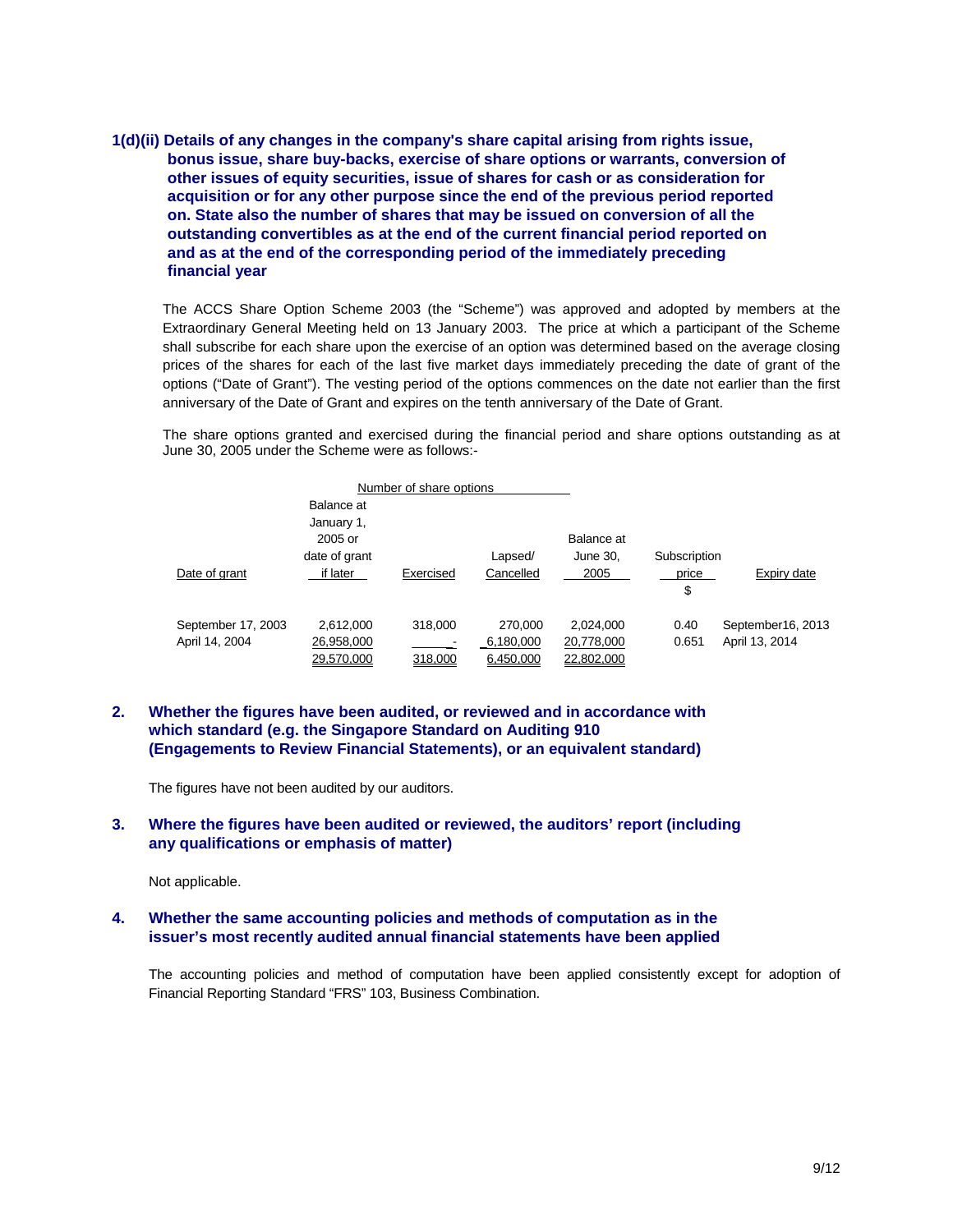# **5. If there are any changes in the accounting policies and methods of computation, including any required by an accounting standard, what has changed, as well as the reasons for, and the effect of, the change**

FRS 103 requires goodwill acquired in a business combination to be measured after initial recognition at cost less any accumulated impairment losses. Therefore, the goodwill is not amortised and instead tested for impairment annually, or more frequently if events or changes in circumstances indicate that it might be impaired. The Group has previously under FRS 22 amortised goodwill systematically over its useful life of 20 years. The effect, of the change to the first half year profit and loss statement, had the group continued to amortise the remaining goodwill under FRS 22, will amount to \$424,000. As of 30 June 2005, no goodwill impairment provision is necessary.

## **6. Earnings per ordinary share of the group for the current period reported on and the corresponding period of the immediately preceding financial year, after deducting any provision for preference dividends**

|                                                                            | <b>YTD</b><br>June-05 | <b>Restated</b><br>YTD<br>June-04 |
|----------------------------------------------------------------------------|-----------------------|-----------------------------------|
|                                                                            | <b>Cents</b>          | Cents                             |
| EPS (based on consolidated net (loss) profit attributable to shareholders) |                       |                                   |
| - basic                                                                    | (0.7)                 | 0.08                              |
| - fully diluted                                                            | (0.7)                 | 0.08                              |
|                                                                            |                       |                                   |

Basic earnings per ordinary share is computed based on the weighted average number of shares in issue during the period of 960,900,161 (31 December 2004: 952,369,850) of \$0.025 each.

Fully diluted earnings per ordinary share is computed based on the weighted average number of shares during the period adjusted for the effect of all potential dilutive ordinary shares of 960,900,161 (31 December 2004: 952,369,850) of \$0.025 each.

## **7. Net asset value (for the issuer and group) per ordinary share based on issued share capital of the issuer at the end of the (a) current period reported on and (b) immediately preceding financial year**

|                                 | Group   |        | Company |        |
|---------------------------------|---------|--------|---------|--------|
|                                 | June-05 | Dec-04 | June-05 | Dec-04 |
|                                 | cents   | cents  | cents   | cents  |
| Net Assets Value (NA) per share | 3.38    | 4.18   | 6.35    | 6.66   |

The NA per Share as at 30 June 2005 is calculated based on 960,900,161 (31 December 2004: 952,369,850) ordinary shares of \$0.025 each.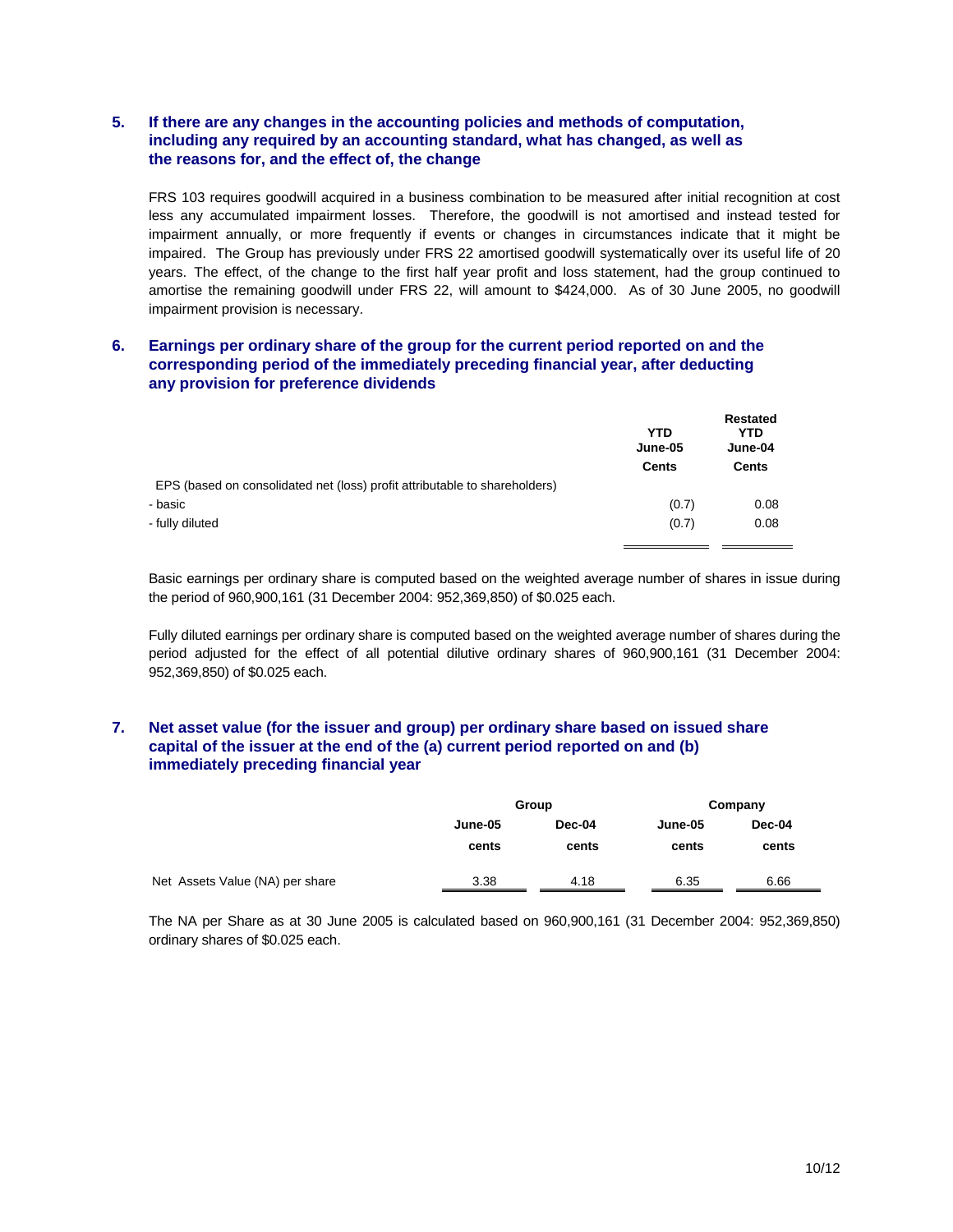**8. A review of the performance of the group, to the extent necessary for a reasonable understanding of the group's business. The review must discuss any significant factors that affected the turnover, costs, and earnings of the group for the current financial period reported on, including (where applicable) seasonal or cyclical factors. It must also discuss any material factors that affected the cash flow, working capital, assets or liabilities of the group during the current financial period reported on** 

The group operates in two business segments – after market services ("AMS") and distribution management solutions ("DMS').

#### **Revenue**

The increase in revenue for the 6 months period ended 30 June 2005 as compared to 6 months period ended 30 June 2004 was mainly attributable to an increase in the volume of our distribution business mainly in the 1Q of the period.

#### **Loss after income tax**

The group incurred a loss after income tax of \$7.9 million for the first half of 2005 as compared to profit of \$0.79 million in the preceding financial year mainly due to lower margin from both AMS and DMS business and increase in start up cost for the distribution and retail business of DMS and new service centres.

#### **Cash flows**

The net decrease in the cash and cash equivalent for the 6 months period ended 30 June 2005 is mainly due payments for investments and net operating loss incurred in the period.

## **9. Where a forecast, or a prospect statement, has been previously disclosed to shareholders, any variance between it and the actual results**

Not applicable.

## **10. A commentary at the date of the announcement of the competitive conditions of the industry in which the group operates and any known factors or events that may affect the group in the next reporting period and the next 12 months**

The Group's loss for 2QFY05 continued to reflect an inherited cost structure carried forward from prior year, a structure geared towards growth, expansion, acquisitions and start-up in new markets with resulting high head office and regional office cost and overheads.

Looking forward, the operating environment for the Group's AMS business will remain challenging. As such, one of management's key priorities is to introduce new customers and businesses into our existing AMS network, particularly in key markets of China and India, and to work on a tighter integration of the AMS and DMS businesses to deliver service level differentiation to our customers while deriving synergistic benefits for the Group.

As for the Group's DMS business, it will continue to be weighed down by working capital constraints. Built on a business model reliant on high volume of sales, DMS' financial performance for 2QFY05 has been affected by its inability to take advantage of volume and cash rebates. Management is actively working towards restoring working capital and/or injection of fresh funds at the earliest time.